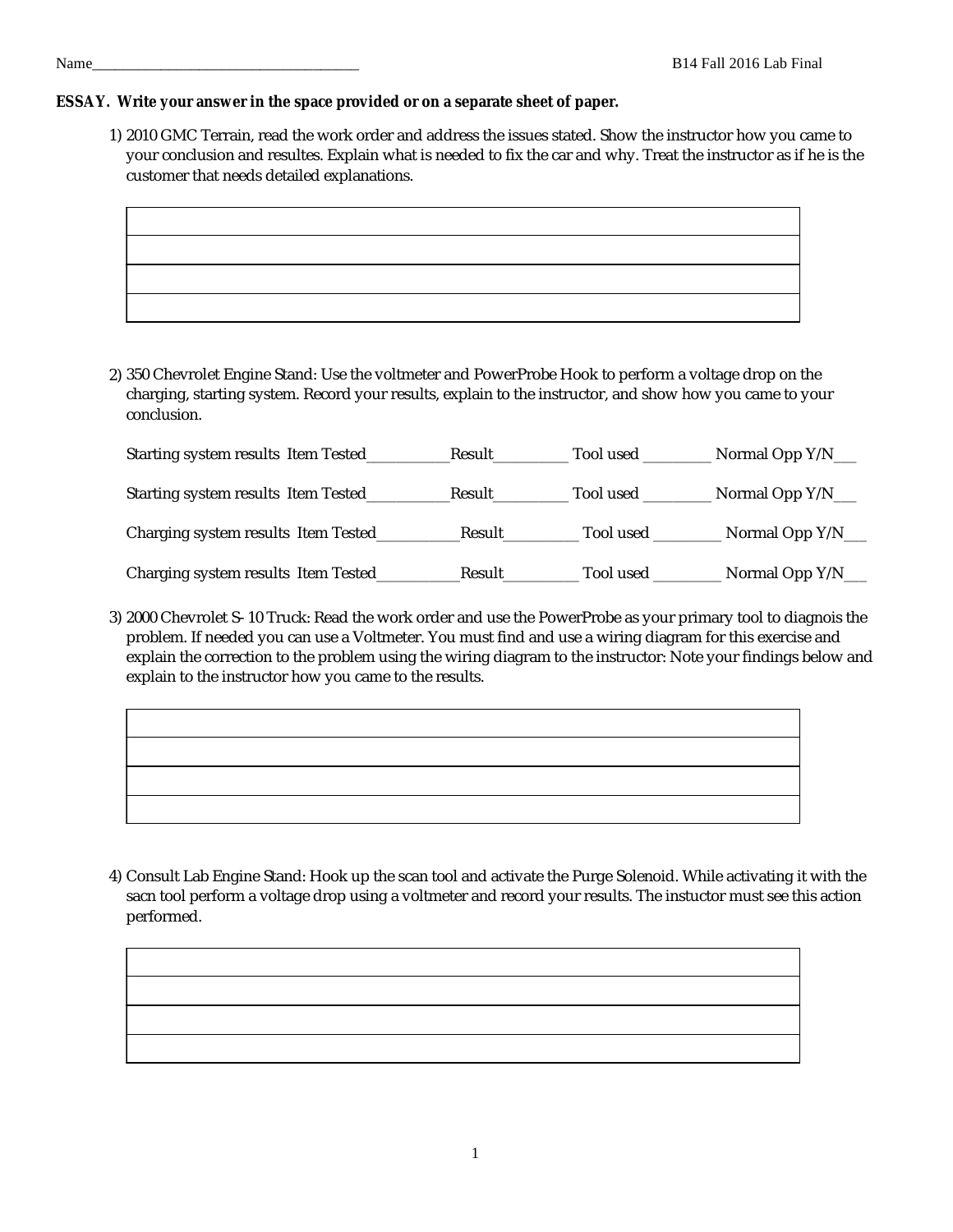**MULTIPLE CHOICE. Choose the one alternative that best completes the statement or answers the question.**

5) Show your instructor how to use and set up a Voltmeter and PowerProbe hook and 4 and what each setting is used for. 5)

A) B) C) D)